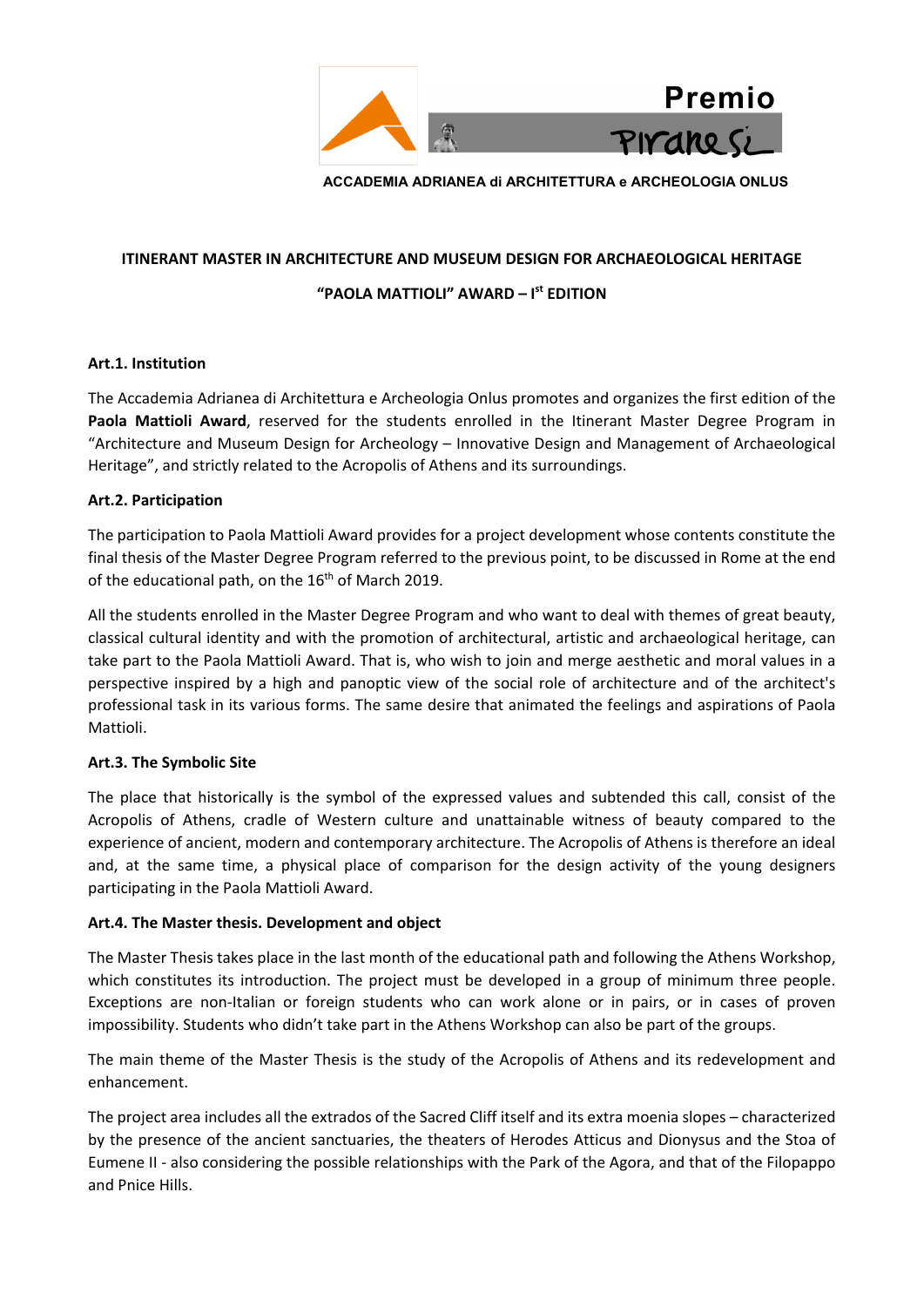

## **ACCADEMIA ADRIANEA di ARCHITETTURA e ARCHEOLOGIA ONLUS**

# **Art.5. Project themes**

The groups can provide a free interpretation of the proposals for the general redevelopment of the Acropolis, its monuments and its slopes. But, in detail, there are three main themes on which direct the project choices:

- Accessibility to the Cliff and its monuments, included alternative access (or outflow) hypothesis to Propilei.
- Arrangement of the extrados of the Cliff through the construction of:
	- a) a paved dorsal path and the branches to the individual monuments;

b) the arrangement of the original (or newly designed) terraces and the adjacent spaces to all the monuments;

c) a perimeter path and observation points facing inside and outside the Cliff;

d) landscape and green areas;

e) of the reconstruction or updated representation of the colossal statue of Athena Promakos.

- Re-qualification (or replacement) of the Old Acropolis Museum and the area known as the Perserschutt.
- Proposal for reconstruction / reinterpretation of the sacred space of the Parthenon Cell, through a reversible installation.

# **Art.6. Project documents**

The groups will present their proposal producing the following documents.

- **Three copies of the booklet in A3 hot-bound format (no spirals) with the project tables,** including the illustration:
	- a) of the current situation in plan;
	- b) photographic report showing the current situation and the historical iconography;
	- c) of the main historical thresholds;
	- d) of architecture references;
	- e) of the project planivolumetric and its perspective bird's flight or man-height views (more tables);
	- f) of design solutions for access and circulation paths within the fortified perimeter;
	- g) of design solutions related to the extrados arrangement of the Cliff with the redefinition of the historical dimensions, of the terraces and, if proposed, of the green (more tables);
	- h) of the arrangement of the reconstruction or updated representation of the Athena Promakos;
	- i) of design solutions related to the Perserschutt and and the redevelopment of the Old Acropolis Museum (more tables);
	- j) of the design solution related to the reconstruction / reinterpretation of the sacred space of the Parthenon Cell (two tables).
- **Three copies of the illustrative report in 20 x 20 hot bound (no spirals)** (see template attached to the call) of a maximum of 30 pages plus cover and back cover, with the description of the project through text and images. The main project tables can also be included in the report. The report should include the index, the bibliography and the sitography.
- **Power Point presentation / PDF** of the project, sized on a maximum of 20 slides, including the introductions and the development of the project.
- **Non-rewritable CD containing all the above requested documents in closed and open format** (including all images, all vector files, layout and final presentation files).